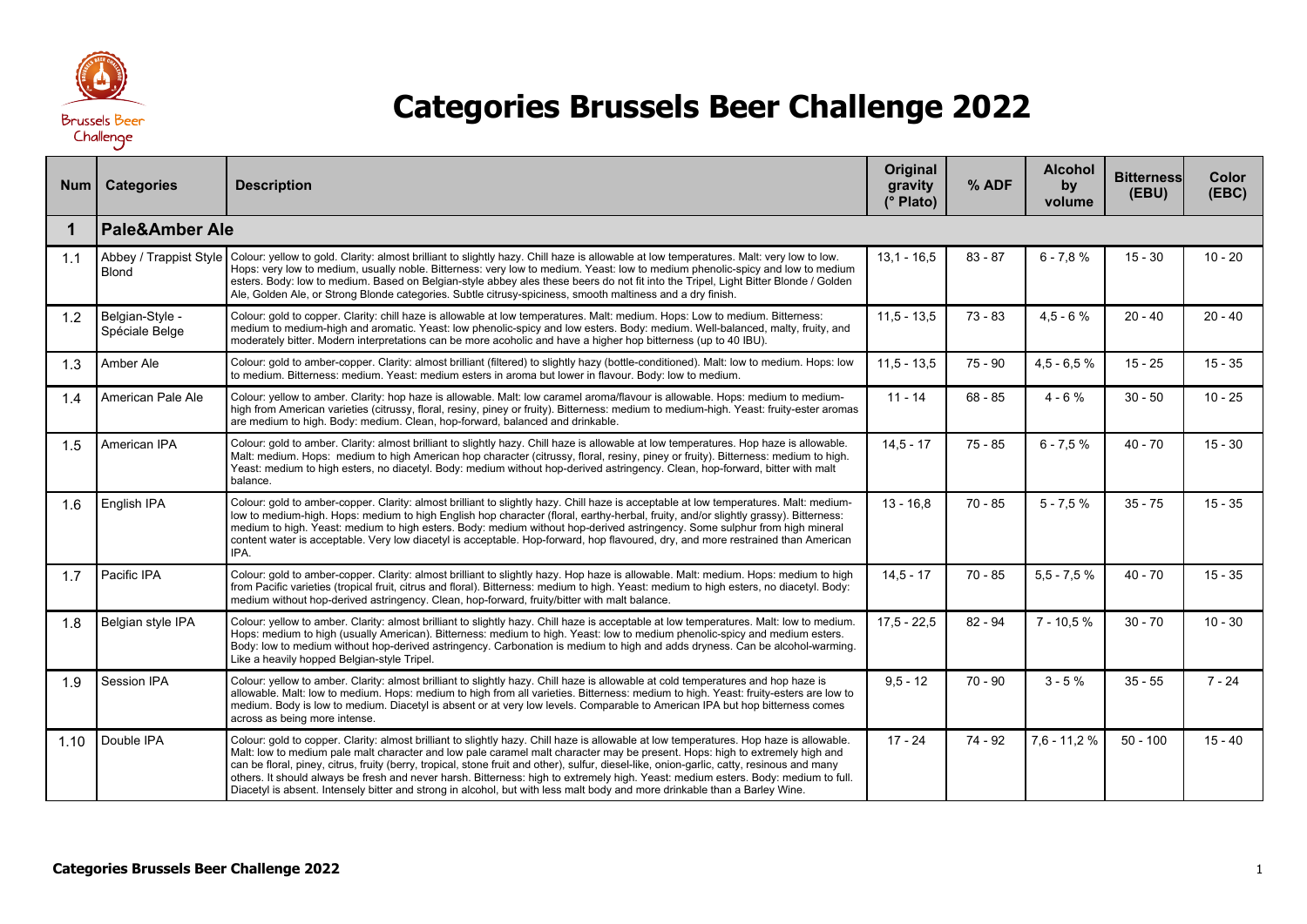| <b>Num</b> | <b>Categories</b>                              | <b>Description</b>                                                                                                                                                                                                                                                                                                                                                                                                                                                                                                                                                                                                                                                                                 | Original<br>gravity<br>(° Plato) | % ADF      | <b>Alcohol</b><br>by<br>volume | <b>Bitterness</b><br>(EBU) | Color<br>(EEC) |
|------------|------------------------------------------------|----------------------------------------------------------------------------------------------------------------------------------------------------------------------------------------------------------------------------------------------------------------------------------------------------------------------------------------------------------------------------------------------------------------------------------------------------------------------------------------------------------------------------------------------------------------------------------------------------------------------------------------------------------------------------------------------------|----------------------------------|------------|--------------------------------|----------------------------|----------------|
| 1.11       | New England IPA                                | Colour: straw to deep gold. Clarity: hazy to very hazy but never murky or display visible particles. Malt: low to medium-low. Hops:<br>medium-high to very high aroma and fruity flavor (passionfruit & dank character are common). Bitterness: low to medium. Yeast:<br>medium to high esters. Body: medium to high and is often described as juicy. Hop astringency ("burn") and diacetyl should be<br>absent. Very hop-forward but with low perceived bitterness. Intensely fruity with a smooth mouthfeel.                                                                                                                                                                                     | $14.5 - 18$                      | $70 - 90$  | $6 - 8%$                       | $30 - 70$                  | $8 - 20$       |
| 1.12       | Kölsch                                         | Colour: straw to yellow. Clarity: brilliant to almost brilliant. No chill haze. Malt: low to medium. Hops: low to medium from noble<br>varieties (floral, herbal, and clean). Bitterness: medium. Yeast: subtle esters (pomme or wine-like). Body: low to medium. It has a<br>slightly dry and subtle sweet softness, vet it remains crisp. Like German-style Helles in character and drinkability,                                                                                                                                                                                                                                                                                                | $11 - 12$                        | 76 - 84    | $4,8 - 5,2 %$                  | $18 - 25$                  | $6 - 12$       |
| 1.13       | Belgian style) Tripel                          | Colour: yellow to amber. Clarity: almost brilliant to slightly hazy. Bottle-conditioned versions may be slightly hazy to hazy. Malt: low<br>from pale malts. Hops: low to medium. Usually spicy, floral and perfumy from noble varieties. Bitterness: low to medium. Yeast:<br>medium to high esters (banana & citrussy) and medium phenolics. Body: low to medium. Highly carbonated, well-attenuated and<br>usually alcohol warming.                                                                                                                                                                                                                                                             | $16 - 23$                        | $80 - 86$  | $7,5 - 10,5 %$                 | $20 - 40$                  | $10 - 25$      |
| 1.14       | <b>Traditional Saison</b>                      | Colour: pale yellow to amber. Clarity: very slightly hazy to slightly hazy. Chill haze is acceptable. Malt: low. Hops: low to medium.<br>Usually European (floral, herbal or wood-like). Bitterness: low to medium. Yeast: low esters, low-medium phenolics. Some wild<br>yeast character and/or sour-acidic character is expected but remains in balance and well- integrated with other flavours. Body: very<br>low to low. Use of raw grains and/or spices is optional but allowed. If spices are used, they must not overpower the other aroma-<br>flavour components.                                                                                                                         | $8 - 13$                         | 79 - 93    | $3,5 - 5,5 %$                  | $20 - 35$                  | $6 - 30$       |
| 1.15       | Modern Saison                                  | Colour: pale yellow to amber. Clarity: very slightly hazy to slightly hazy. Chill haze is acceptable. Malt: very low. Hops: low to high.<br>Usually European (floral, herbal or wood-like). Bitterness: medium to high. Yeast: low esters, low-medium phenolics. A minimal wild<br>yeast character and/or sour-acidic character is acceptable if in balance and well-integrated with other flavours. Body: very low. Use<br>of raw grains and/or spices is optional but allowed. If spices are used, they must not overpower the other aroma-flavour<br>components. Cleaner and stronger than Traditional Saison. Very highly attenuated, dry, and bitter (sometimes with a quenching<br>acidity). | $12 - 14$                        | $94 - 103$ | $5 - 7%$                       | $20 - 55$                  | $6 - 30$       |
| 1.16       | Double Saison                                  | Colour: pale yellow to amber. Clarity: very slightly hazy to slightly hazy. Chill haze is acceptable. Malt: very low. Hops: low to high.<br>Usually European (floral, herbal or wood-like), Bitterness: medium, Yeast: low esters, low-medium phenolics, A minimal wild yeast<br>character and/or sour-acidic character is acceptable if in balance and well-integrated with other flavours. Body: very low. Use of raw<br>grains and/or spices is optional but allowed. If spices are used, they must not overpower the other aroma-flavour components. Very<br>highly attenuated, dry, and bitter (sometimes with a quenching acidity). Cleaner and stronger than a Modern Saison.               | $14 - 19$                        | $82 - 100$ | $7 - 9%$                       | $20 - 40$                  | $6 - 30$       |
| 1.17       | <b>Bitter</b>                                  | Colour: yellow to gold-amber. Clarity: very slightly hazy to slightly hazy. Chill haze is allowable at low temperatures. Malt: low to<br>medium. Hops: low to medium. Bitterness: medium. Yeast: medium esters. Body: low to medium. Hop flavour and aroma may be<br>evident at the brewer's discretion. Diacetyl is absent or at very low levels.                                                                                                                                                                                                                                                                                                                                                 | $9 - 9.5$                        | $72 - 80$  | $3 - 4 %$                      | $20 - 35$                  | $10 - 25$      |
| 1.18       | <b>Best Bitter</b>                             | Colour: yellow to amber. Clarity: very slightly hazy to slightly hazy. Chill haze is allowable at low temperatures. Malt: medium. Hops:<br>medium. Bitterness: medium and not astringent. Yeast: medium esters. Body: medium. Best bitter is more robust than ordinary<br>bitter. Diacetyl is absent or at very low levels.                                                                                                                                                                                                                                                                                                                                                                        | $9.5 - 11$                       | $74 - 80$  | $4 - 5%$                       | $28 - 40$                  | $12 - 28$      |
| 1.19       | <b>Light Bitter</b><br><b>Blond/Golden Ale</b> | Colour: yellow to gold-amber. Clarity: very slightly hazy to slightly hazy. No chill haze. Malt: low. Hops: low to medium (floral and<br>herbal). Bitterness: low to medium. Yeast: low to medium esters. Body: low to medium. Dry and hop bitter finish.<br>A medium-strength ale that has a subtle complexity.                                                                                                                                                                                                                                                                                                                                                                                   | $12.5 - 14$                      | $75 - 85$  | $5.5 - 6.5%$                   | $15 - 50$                  | $10 - 25$      |
| 1.20       | Golden Ale                                     | Colour: gold to gold-amber. Clarity: very slightly hazy to slightly hazy. No chill haze. Malt: medium. Hops: medium to high (floral and<br>herbal). Bitterness: medium. Yeast: low to medium esters. Body: medium. Dry and hop bitter finish.<br>A medium to high strength ale that has a subtle complexity.                                                                                                                                                                                                                                                                                                                                                                                       | $13.5 - 17$                      | $75 - 85$  | $6 - 8%$                       | $25 - 50$                  | $15 - 30$      |
| 1.21       | Strong/Extra Special<br>Bitter                 | Colour: gold to amber-copper. Clarity: very slightly hazy to slightly hazy. Chill haze is allowable at low temperatures. Malt: medium<br>to medium-high. Hops: medium to medium-high. American or English hop varieties may be used. Bitterness: medium to medium-<br>high. Yeast: medium to high esters. Body: medium. The residual malt and defining sweetness of this richly flavoured, full- bodied<br>bitter is more pronounced than in other bitters.                                                                                                                                                                                                                                        | $11.5 - 15$                      | $78 - 87$  | $4,5 - 6%$                     | $25 - 45$                  | $15 - 35$      |
| 1.22       | Strong Blonde                                  | Colour: straw to gold. Clarity: almost brilliant to very slightly hazy. Chill haze is allowable at low temperatures. Malt: low to medium.<br>Hops: medium-low to medium-high (usually noble but dry-hopping with modern varieties is acceptable). Bitterness: medium-low to<br>medium-high. Yeast: low-medium esters, low to medium phenolic-spicy. Body: very low to medium. They are highly attenuated,<br>highly carbonated a have a very prominent foam. These beers are also normally low in pH and have a Champagne-like character.                                                                                                                                                          | $16 - 20$                        | $83 - 99$  | $7.5 - 10%$                    | $15 - 35$                  | $6 - 20$       |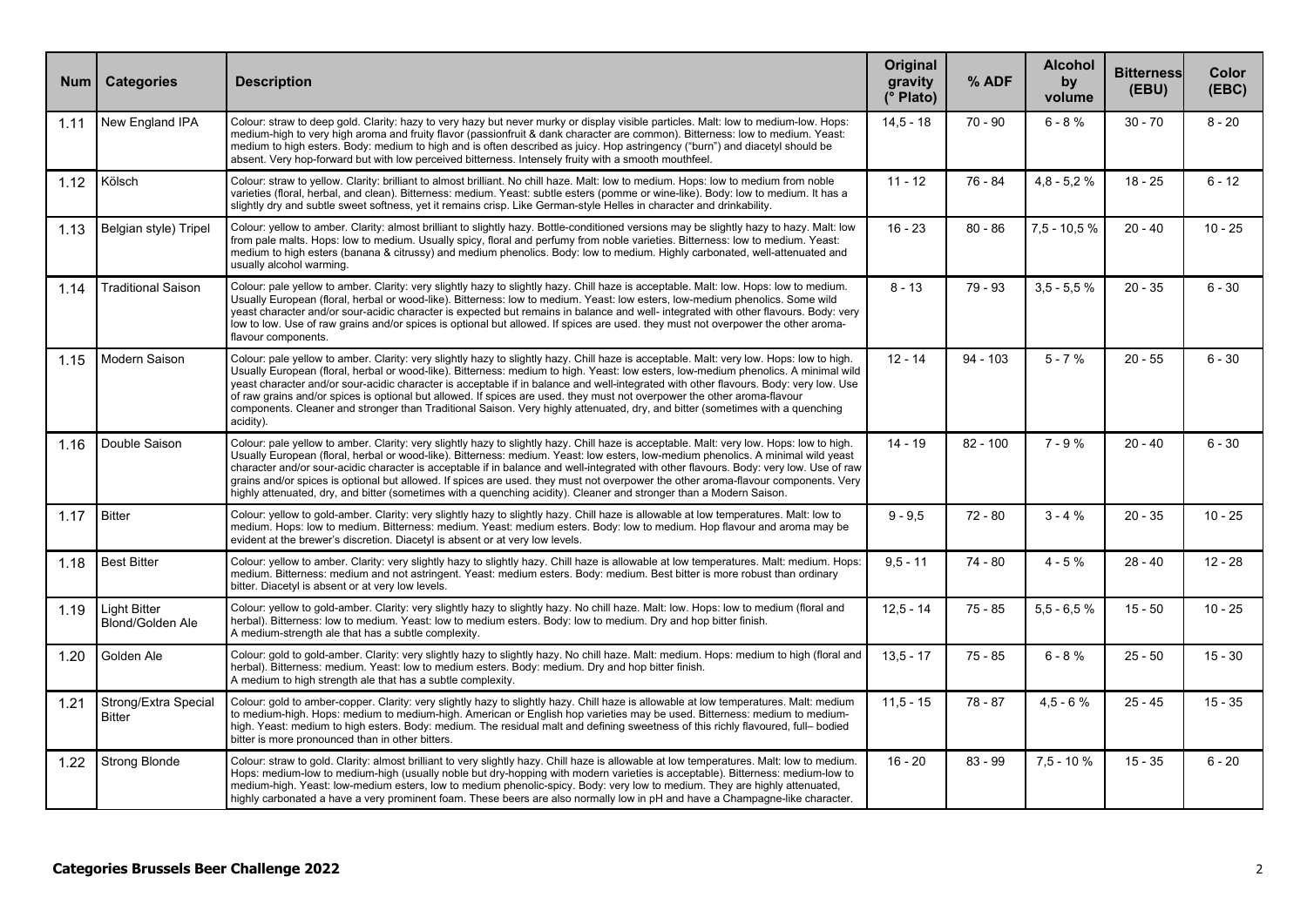| <b>Num</b>     | <b>Categories</b>                        | <b>Description</b>                                                                                                                                                                                                                                                                                                                                                                                                                                                                                                                                                                                                                                                | Original<br>gravity<br>(° Plato) | % ADF     | <b>Alcohol</b><br>by<br>volume | <b>Bitterness</b><br>(EBU) | Color<br>(EBC) |  |  |  |  |
|----------------|------------------------------------------|-------------------------------------------------------------------------------------------------------------------------------------------------------------------------------------------------------------------------------------------------------------------------------------------------------------------------------------------------------------------------------------------------------------------------------------------------------------------------------------------------------------------------------------------------------------------------------------------------------------------------------------------------------------------|----------------------------------|-----------|--------------------------------|----------------------------|----------------|--|--|--|--|
| 1.23           | Bières de Garde<br>ambrée                | Colour: amber to copper. Clarity: almost brilliant (filtered) to slightly hazy (bottle-conditioned). Malt: medium & toasted character.<br>Hops: low to medium (usually from noble varieties that are floral & herbal). Bitterness: low to medium. Yeast: medium esters in<br>aroma but lower in flavour. Body: low to medium. Malt-forward, smooth, dry, and fairly strong. Minimal yeast or hop character                                                                                                                                                                                                                                                        | $15 - 19$                        | $75 - 90$ | $6,5 - 8%$                     | $20 - 30$                  | $25 - 45$      |  |  |  |  |
| 1.24           | <b>Strong Amber</b>                      | Colour: gold to amber-copper. Clarity: almost brilliant (filtered) to slightly hazy (bottle-conditioned). Malt: medium. Hops: low to<br>medium. Bitterness: low to medium from aromatic European hop varieties. Yeast: low to medium esters. Body: medium-low to<br>medium. Bittersweet finish with malt and lingering hop notes.                                                                                                                                                                                                                                                                                                                                 | $14 - 21.6$                      | $76 - 86$ | $6.5 - 9.5 %$                  | $10 - 40$                  | $16 - 35$      |  |  |  |  |
| $\overline{2}$ | <b>Dark Ale</b>                          |                                                                                                                                                                                                                                                                                                                                                                                                                                                                                                                                                                                                                                                                   |                                  |           |                                |                            |                |  |  |  |  |
| 2.1            | Abbey / Trappist Style<br>Dubbel         | Colour: copper-brown to deep dark brown. Clarity: almost brilliant to slightly hazy. Bottle-conditioned versions may be slightly hazy<br>to hazy. Malt: medium with caramel, candy sugar, dark dried fruit, and cocoa-like character. Hops: low and noble. Bitterness: low to<br>medium. Yeast: low to medium esters (banana) and low to medium phenolics. Body: low to medium. Medium to high carbonation<br>and attenuation increases dryness and drinkability. Moderately strong and complex.                                                                                                                                                                  | $14.5 - 18$                      | $76 - 87$ | $6 - 7.5%$                     | $15 - 25$                  | $50 - 100$     |  |  |  |  |
| 2.2            | <b>Brown Ale</b>                         | Colour: amber-copper to dark copper-brown. Clarity: almost brilliant to slightly hazy. Chill haze is acceptable at low temperatures.<br>Malt: low to high. Hops: very low. Bitterness: very low to low. Yeast: low to medium esters. Body: medium. Biscuity or toasty malt<br>character.                                                                                                                                                                                                                                                                                                                                                                          | $10 - 15$                        | $65 - 80$ | $4 - 6%$                       | $15 - 25$                  | $35 - 70$      |  |  |  |  |
| 2.3            | Dark/Black IPA                           | Colour: dark copper-bruin to deep dark brown. Clarity: almost brilliant to slightly hazy. Malt: low to medium low caramel & roasted<br>malt character. Hops: medium to high. Bitterness: medium-high to high. Yeast: low to medium esters. No diacetyl. Body: medium.<br>Despite it's dark colour it remains a hop-dominated and estery IPA. Roastiness and astringency is minimal and in the background.                                                                                                                                                                                                                                                         | $14.5 - 18$                      | $75 - 86$ | $6 - 7.5%$                     | $50 - 70$                  | $60 - 100$     |  |  |  |  |
| 2.4            | <b>Oud Bruin (Flanders</b><br>Brown Ale) | Colour: copper to deep dark brown. Clarity: almost brilliant to slightly hazy. Bottle-conditioned versions may be slightly hazy. Malt:<br>low. Roasted malt and cocoa are acceptable at low levels. Hops: none. Bitterness: very low to low. Yeast: cherry or green apple-like<br>esters with low to high lactobacillus. Some acetic sourness is acceptable. Body: low to medium-low. A malty, fruity, sweet & lactic<br>sour ale. It should not exhibit a wood or wild yeast character.                                                                                                                                                                          | $10.5 - 20$                      | $65 - 80$ | $4 - 9%$                       | $5 - 20$                   | $40 - 100$     |  |  |  |  |
| 2.5            | Strong Dark Ale                          | Colour: copper to deep dark brown. Clarity: almost brilliant to slightly hazy. Bottle-conditioned versions may be slightly hazy. Malt:<br>medium to high. Hops: none to low. Bitterness: low to medium-low. Yeast: medium esters & low-medium phenolics. Body: full.<br>Often alcohol warming in mouthfeel but not hot or aggressive. Low to no diacetyl or DMS. Dark dried fruits can combine with a<br>subtle red wine-like character. If used, herbs and spices should be subtle, Commonly known as Quadrupel.                                                                                                                                                 | $18 - 24$                        | $80 - 86$ | $8 - 13%$                      | $15 - 35$                  | $40 - 100$     |  |  |  |  |
| $\mathbf{3}$   | <b>Red Ale</b>                           |                                                                                                                                                                                                                                                                                                                                                                                                                                                                                                                                                                                                                                                                   |                                  |           |                                |                            |                |  |  |  |  |
| 3.1            | American Red Ale                         | Colour: amber to copper. Clarity: almost brilliant to slightly hazy. Chill haze is acceptable at low temperatures. Malt: medium-high to<br>high with some caramel character. Hops: low to medium-low. Bitterness: medium to medium-high. Yeast: low esters & very low<br>diacetyl is acceptable. Body: medium to medium-high. Fruity-ester aromas are low and hop aroma is medium. Medium-high to high<br>maltiness with low to medium caramel character. American hop character is evident and hop bitterness is medium to medium-high.<br>Low levels of fruity-ester flavors are acceptable. Diacetyl if present should be minimal. Medium to medium-high body. | $12 - 14.5$                      | $72 - 80$ | $4,4 - 6,1%$                   | $30 - 45$                  | $30 - 40$      |  |  |  |  |
| 3.2            | Irish Red Ale                            | Colour: gold-amber to copper. Clarity: almost brilliant to slightly hazy. Chill or yeast haze is acceptable at low temperatures. Malt:<br>low to medium with a candy-like caramel character. Hops: none to medium. Bitterness: medium. Yeast: low esters & very low<br>diacetyl is acceptable. Body: medium. Varies from slight toffee-caramel to grainy-roasty in character.                                                                                                                                                                                                                                                                                     | $9 - 12$                         | $75 - 85$ | $4 - 5.5%$                     | $20 - 35$                  | $25 - 40$      |  |  |  |  |
| 3.3            | Oud Rood (Flanders<br>Red Ale)           | Colour: dark copper-bruin to deep dark brown. Clarity: almost brilliant to slightly hazy. Chill haze is acceptable at low temperatures.<br>Bottle-conditioned versions may be slightly hazy. Malt: low with dark berries and a lactic-acetic-solventy character. Hops: none.<br>Bitterness: very low to low. Yeast: high esters & low phenolics. Body: medium with some astringent acidity. Some may exhibit an<br>oak-like or woody character. No wild yeast or clearly recognizable (added) fruit characters are acceptable.                                                                                                                                    | $11 - 17$                        | $75 - 87$ | $4.5 - 7.5%$                   | $7 - 20$                   | $50 - 90$      |  |  |  |  |
| 4              | Lager                                    |                                                                                                                                                                                                                                                                                                                                                                                                                                                                                                                                                                                                                                                                   |                                  |           |                                |                            |                |  |  |  |  |
| 4.1            | American-Style<br>Pilsner                | Colour: straw to yellow. Clarity: brilliant to very slightly hazy. No chill haze. Malt: medium-low to medium. Hops: medium to high.<br>Noble in character. low. Bitterness: medium to medium high. Yeast: neutral. No esters, DMS or diacetyl. Body: medium-low to<br>medium. A pre-prohibition style beer using up to 25% corn or rice. Clean and crisp                                                                                                                                                                                                                                                                                                          | $11 - 14.7$                      | $72 - 79$ | $4,9 - 6%$                     | $25 - 40$                  | $5 - 12$       |  |  |  |  |
| 4.2            | Bohemian-Style<br>Pilsner                | Colour: yellow to gold. Clarity: brilliant to very slightly hazy. No chill haze. Malt: medium (toast, biscuits & bread). Hops: medium-low<br>to medium. Bitterness: medium. Yeast: low diacetyl and low sulphur are typical. Body: medium. Floral & herbal noble hop aromas<br>and flavours are typical.                                                                                                                                                                                                                                                                                                                                                          | $11 - 13$                        | $71 - 84$ | $4 - 5.5%$                     | $30 - 40$                  | $10 - 14$      |  |  |  |  |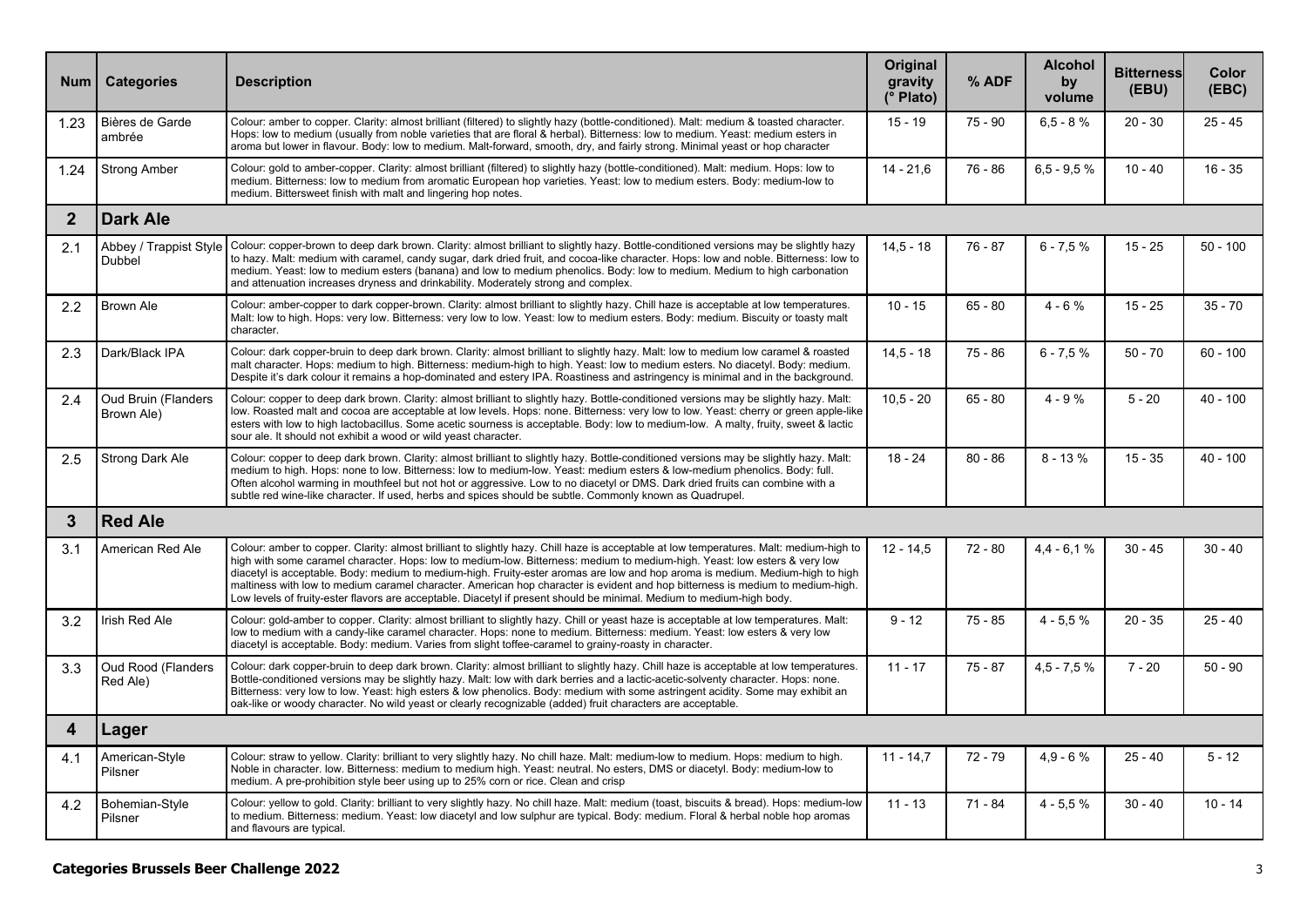| <b>Num</b> | <b>Categories</b>                                | <b>Description</b>                                                                                                                                                                                                                                                                                                                                                                                                                                                                                                                                                                                                                                                               | <b>Original</b><br>gravity<br>(° Plato) | % ADF      | <b>Alcohol</b><br>by<br>volume | <b>Bitterness</b><br>(EBU) | Color<br>(EEC) |
|------------|--------------------------------------------------|----------------------------------------------------------------------------------------------------------------------------------------------------------------------------------------------------------------------------------------------------------------------------------------------------------------------------------------------------------------------------------------------------------------------------------------------------------------------------------------------------------------------------------------------------------------------------------------------------------------------------------------------------------------------------------|-----------------------------------------|------------|--------------------------------|----------------------------|----------------|
| 4.3        | German-Style Pilsner                             | Colour: straw to yellow. Clarity: brilliant to very slightly hazy. No chill haze. Malt: low to medium (biscuits & bread). Hops: medium.<br>Bitterness: medium to high. Yeast: no esters or diacetyl. Very low DMS and sulphur are acceptable. Body: low to medium-low.<br>Crisp, clean, bitter, dry, and refreshing. Features traditional German/European hop varieties.                                                                                                                                                                                                                                                                                                         | $11 - 12.5$                             | 78 - 85    | $4.7 - 5.2 %$                  | $28 - 45$                  | $5 - 10$       |
| 4.4        | <b>International Style</b><br>Pilsner            | Colour: straw to yellow. Clarity: brilliant to very slightly hazy. No chill haze. Malt: low to medium-low. Hops: low to medium.<br>Bitterness: low to medium. Yeast: No esters or diacetyl. Very low DMS is acceptable. Body: low to medium.<br>Often brewed with adiuncts which results in malt aroma being very low.                                                                                                                                                                                                                                                                                                                                                           | $11 - 12.5$                             | 79 - 81    | $4,7 - 5,3 %$                  | $17 - 30$                  | $6 - 8$        |
| 4.5        | German-Style Helles<br>-/MaiBock/Doppelboc<br>k. | Colour: straw to amber. Clarity: brilliant to very slightly hazy. No chill haze. Malt: medium (toast, nuts & bread). Hops: low to<br>medium from traditional European varieties. Bitterness: low to medium-high. Yeast: neutral, very low esters. No diacetyl. Body:<br>medium to full.                                                                                                                                                                                                                                                                                                                                                                                          | $15 - 22$                               | $73 - 84$  | $6.5 - 10%$                    | $18 - 40$                  | $8 - 25$       |
| 4.6        | German-Style Dunkel<br>Bock/Doppelbock           | Colour: amber to copper-brown. Clarity: brilliant to very slightly hazy. No chill haze. Malt: medium to high (toast & nuts) with low<br>caramel. Hops: medium from traditional European varieties. Bitterness: medium. Yeast: neutral, very low esters. No diacetyl. Body:<br>medium to full.                                                                                                                                                                                                                                                                                                                                                                                    | $15.5 - 20.4$                           | $70 - 80$  | $6 - 8%$                       | $20 - 35$                  | $30 - 60$      |
| 4.7        | German-Style<br>Eisbock                          | Colour: amber to very dark brown. Clarity: brilliant to very slightly hazy. No chill haze. Malt: medium to high (caramel-sweet, toffee &<br>dark dried fruits). Hops: low. Bitterness: low to medium from traditional European varieties. Yeast: low to medium esters. No<br>diacetyl. Body: full and alcohol warming.                                                                                                                                                                                                                                                                                                                                                           | $20.5 - 28$                             | 74 - 83    | $8.5 - 13%$                    | $15 - 35$                  | $30 - 100$     |
| 4.8        | German-Style<br>Märzen                           | Colour: yellow to amber. Clarity: brilliant to very slightly hazy. No chill haze. Malt: medium (toast, bread, biscuits & low caramel).<br>Hops: low from traditional European varieties. Bitterness: medium-low to medium. Yeast: neutral. No esters or diacetyl. Body:<br>medium. This category includes Oktoberfest-lighter in colour and slightly more attenuated (like Dortmunder-Export) and Märzen-<br>darker, more body and a sweet maltiness with a clean hop bitterness.                                                                                                                                                                                                | $12.5 - 14.7$                           | $75 - 85$  | $5.1 - 6.4 %$                  | $16 - 25$                  | $8 - 30$       |
| 4.9        | Dark/Dunkel<br>(including<br>Schwarzbier)        | Colour: amber-copper to deep dark brown. Clarity: brilliant to very slightly hazy. No chill haze. Malt: low to medium. Hops: very low<br>to low from traditional European varieties. Bitterness: medium-low to medium. Yeast: neutral. No esters or diacetyl. Body: low to<br>medium-low. These beers have a pronounced malty aroma and flavour with a clean, crisp. moderate hop bitterness. This category<br>includes Munich Dunkles-clean and malty with no diacetyl and on the lower side of this colour range. Dark Lager-darker with more<br>caramel malt with low diacetyl in some Czech versions. Schwarzbier-similar to Dark Lager in colour but more attenuated/hoppy. | $11 - 13$                               | $71 - 81$  | $4.5 - 5.5 %$                  | $15 - 25$                  | $35 - 100$     |
| 4.10       | <b>Helles</b>                                    | Colour: straw to yellow. Clarity: brilliant to very slightly hazy. No chill haze. Malt: medium to medium-high (bready and pronounced.<br>No caramel). Hops: none to low from traditional European varieties. Bitterness: low. Yeast: neutral. No esters, DMS or diacetyl. Low<br>sulphur is acceptable. Body: medium.                                                                                                                                                                                                                                                                                                                                                            | $11 - 12.5$                             | $75 - 88$  | $4,6 - 5,1%$                   | $16 - 25$                  | $6 - 10$       |
| 4.11       | lce                                              | Colour: light straw to gold. Clarity: brilliant to very slightly hazy. No chill haze. Malt: low. Hops: very low to medium-low. Bitterness:<br>low. Yeast: neutral. No esters or diacetyl. Body: low to medium.                                                                                                                                                                                                                                                                                                                                                                                                                                                                   | $10 - 15$                               | $86 - 100$ | $4,7 - 6%$                     | $7 - 20$                   | 4 - 14         |
| 4.12       | Light Lager                                      | Colour: light straw to yellow. Clarity: brilliant to very slightly hazy. No chill haze. Malt: low. Hops: none to very low. Bitterness: very<br>low. Yeast: neutral. No esters or diacetyl. Body: low and highly carbonated. Corn, rice or other grain or sugar adjuncts are often<br>used to lighten body and increase drinkability.                                                                                                                                                                                                                                                                                                                                             | $6 - 10.5$                              | $80 - 107$ | $3,5 - 4,5 %$                  | $7 - 16$                   | $3 - 8$        |
| 4.13       | Hoppy Lager                                      | Colour: straw to yellow. Clarity: brilliant to slightly hazy from hops (no chill haze). Malt: medium. Hops: medium to high from all<br>varieties. Often grassy &/or fruity. Bitterness: medium to high. Yeast: low DMS and/or sulphur and/or esters are acceptable. No<br>diacetyl. Body: medium.                                                                                                                                                                                                                                                                                                                                                                                | $10 - 16$                               | $75 - 85$  | $4.5 - 7%$                     | $35 - 70$                  | $5 - 10$       |
| 4.14       | Cold IPA                                         | Colour: straw to yellow. Clarity: brilliant to slightly hazy (no chill haze). Malt: low. Hops: high from all varieties. Bitterness: medium-<br>high to high. Yeast: No DMS, diacetyl or esters. Body: low to medium. Mouthfeel is dry to medium (not juicy). The finish is short.<br>crisp and clean. Brewed with up to 40% adjuncts (corn. rice. invert sugar). This is a lager fermented at slightly elevated<br>temperatures (12 - 16°C) and is meant to be an IPA/Strong lager hybrid. Dryer and more drinkable than Hoppy Lager.                                                                                                                                            | $13.8 - 17.1$                           | $85 - 88$  | $6.5 - 8.1%$                   | $45 - 75$                  | $10 - 15$      |
| 4.15       | Vienna Lager                                     | Colour: amber to copper. Clarity: brilliant to slightly hazy (no chill haze). Malt: low-medium (slightly sweet & toasty). Hops: very low<br>to low from traditional European varieties. Bitterness: low to medium-low. Yeast: neutral. No DMS, diacetyl or esters. Body:<br>medium. Should not be caramel sweet or cloying. In-between a Pilsner and Munich Dunkel in character                                                                                                                                                                                                                                                                                                  | $11.4 - 13.8$                           | $72 - 79$  | $4.8 - 5.4 %$                  | $22 - 28$                  | $20 - 35$      |
| 5          | <b>Stout/ Porter</b>                             |                                                                                                                                                                                                                                                                                                                                                                                                                                                                                                                                                                                                                                                                                  |                                         |            |                                |                            |                |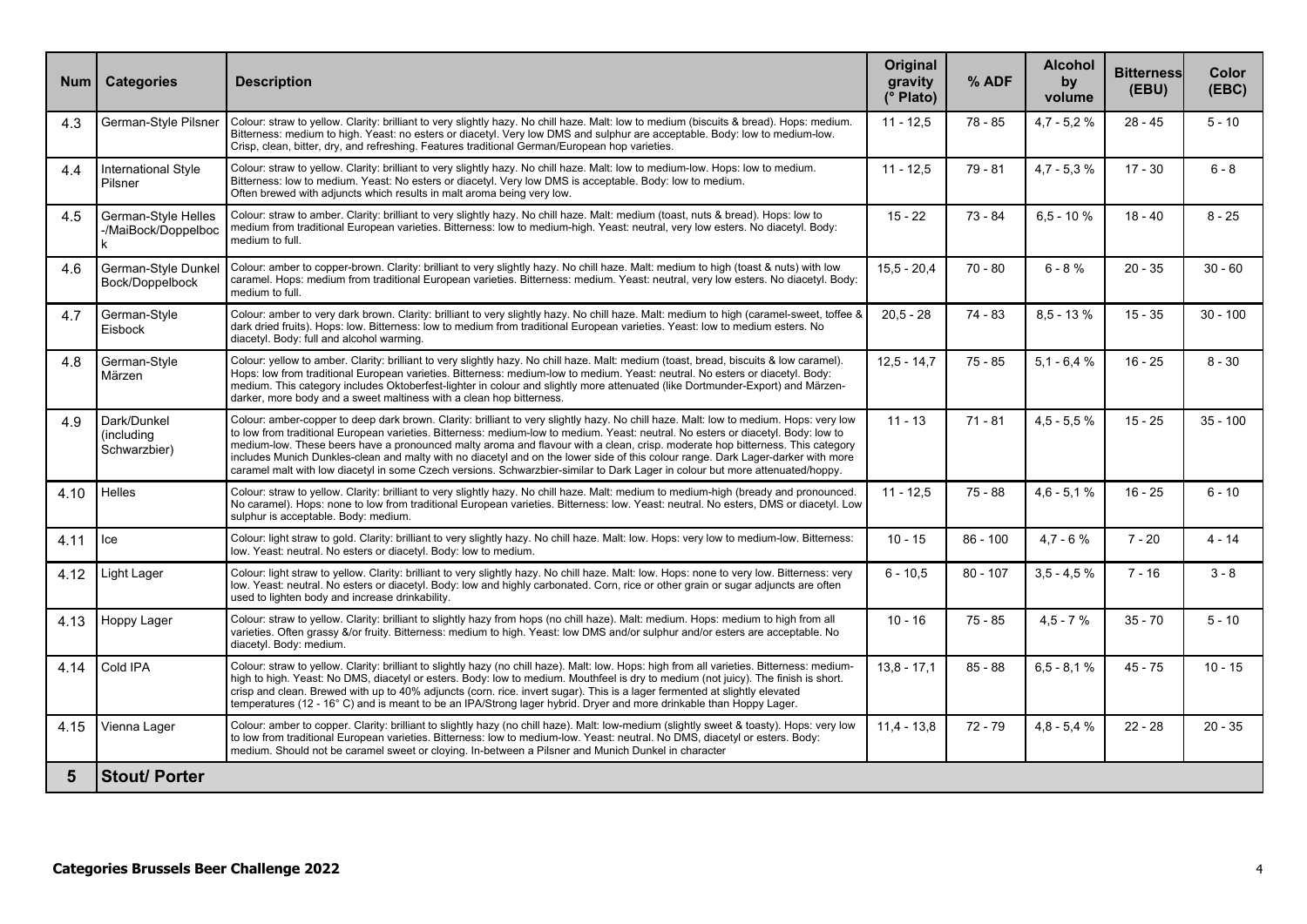| <b>Num</b> | <b>Categories</b>             | <b>Description</b>                                                                                                                                                                                                                                                                                                                                                                                                                                                                                                                                                                                                                       | Original<br>gravity<br>(° Plato) | % ADF     | <b>Alcohol</b><br>by<br>volume | <b>Bitterness</b><br>(EBU) | Color<br>(EEC) |
|------------|-------------------------------|------------------------------------------------------------------------------------------------------------------------------------------------------------------------------------------------------------------------------------------------------------------------------------------------------------------------------------------------------------------------------------------------------------------------------------------------------------------------------------------------------------------------------------------------------------------------------------------------------------------------------------------|----------------------------------|-----------|--------------------------------|----------------------------|----------------|
| 5.1        | Porter                        | Colour: dark copper-bruin to very dark brown. Clarity: brilliant to slightly hazy. Chill haze is allowable at low temperatures. Malt: low<br>to medium. Dark grain, coffee, caramel & chocolate-like characters are acceptable. Roast-burnt character is not acceptable. Hops:<br>very low to medium. Bitterness: medium. Yeast: medium esters. No DMS or diacetyl. Body: low to medium. This category includes:<br>(Brown) Porter- medium body with enough esters to balance the malt bitterness. and Robust Porter- medium to full-bodied with<br>more malt character and alcohol.                                                     | $10 - 16.5$                      | $70 - 80$ | $4 - 7%$                       | $15 - 35$                  | $75 - 125$     |
| 5.2        | <b>Baltic Porter</b>          | Colour: very dark brown to deep dark brown-black. Clarity: brilliant to slightly hazy (no chill haze). Malt: medium-low to medium<br>(liquorice & roasty characters are acceptable). Hops: low from traditional European varieties. Bitterness: low to medium. Yeast:<br>neutral. No DMS, diacetyl or esters. Low alcohol aromas with dark fruit are typical. Body: medium to full and often alcohol warming.<br>Can be as intense and complex as top-fermented Export Stouts. Very low oxidation and umami flavours are acceptable.                                                                                                     | $16.5 - 22$                      | $66 - 80$ | $7 - 10%$                      | $20 - 40$                  | 140 - 270      |
| 5.3        | Dry Stout                     | Colour: very dark brown to deep dark brown-black. Clarity: brilliant to slightly hazy (no chill haze). Malt: medium to high from<br>roasted barley/malt (dry, roasted coffee-like). Hops: none to low from traditional European varieties. Bitterness: medium to medium<br>high. Yeast: neutral with low esters. Body: medium-light to medium. An initial malt and light caramel flavour profile with a distinctive<br>dry-roasted bitterness in the finish.                                                                                                                                                                             | $9 - 12$                         | $78 - 85$ | $4 - 5%$                       | $30 - 40$                  | $115 - 200$    |
| 5.4        | Oatmeal Stout                 | Colour: very dark brown to deep dark brown-black. Clarity: brilliant to slightly hazy. Chill haze is allowable at low temperatures.<br>Malt: medium (coffee, chocolate & caramel character). Hops: low. Bitterness: medium. Yeast: neutral. Very low esters and very low<br>diacetyl are acceptable. Body: full. Oats provide a creamy viscosity and fullness. Not grainy or heavily roasted in character.<br>They include oatmeal in their grist, resulting in a full flavour and a smooth profile that is rich without being grainy. Bitterness is<br>moderate, not high. Hop flavour and aroma are optional but should not overpower. | $9,5 - 14$                       | $72 - 80$ | $3.8 - 6%$                     | $15 - 40$                  | $115 - 200$    |
| 5.5        | Russian Imperial<br>Stout     | Colour: very dark brown to black. Clarity: brilliant to slightly hazy. Chill haze is allowable at low temperatures. Malt: very high (toffee,<br>caramel with slight roast astringency). Hops: low to medium-high. Bitterness: medium. Yeast: medium to high esters. No diacetyl.<br>Body: full and alcohol warming.                                                                                                                                                                                                                                                                                                                      | $18 - 27$                        | $60 - 76$ | $8 - 12%$                      | $35 - 95$                  | $125 - 450$    |
| 5.6        | American Stout                | Colour: dark copper-bruin to black. Clarity: brilliant to slightly hazy. Chill haze is allowable at low temperatures. Malt: low to medium<br>Hops: medium to high (often with a distinct American citrus-piney and/or resiny character). Bitterness: medium to high. Yeast: low<br>esters. No diacetyl. Body: medium to full. They have an initial malt sweetness and caramel flavour with a dry-roasted bitterness in<br>the finish. Despite this astringency is low and not aggressive.                                                                                                                                                | $13 - 17,5$                      | $64 - 77$ | $4,5 - 7,5 %$                  | $40 - 80$                  | $80 - 300$     |
| 5.7        | <b>Export Stout</b>           | Colour: very dark brown to very dark brown. Clarity: brilliant to slightly hazy. Chill haze is allowable at low temperatures. Malt: low to<br>medium. Hops: low to medium-low. Bitterness: medium to high (seems lower due to residual sugars). Yeast: low esters. Very<br>diacetyl is acceptable. Body: medium to full. Tropical/Foreign versions can be quite sweet, while other versions can be drier and<br>robust. Often brewed with adjuncts and sugar. Associations with dried fruit. rum and even molasses.                                                                                                                      | 14 - 18,75                       | $70 - 83$ | $5.5 - 8%$                     | $30 - 70$                  | $115 - 250$    |
| 6          | <b>Wheat</b>                  |                                                                                                                                                                                                                                                                                                                                                                                                                                                                                                                                                                                                                                          |                                  |           |                                |                            |                |
| 6.1        | Dunkel Weizen                 | Colour: deep amber to dark copper. Clarity: slightly hazy. If served with yeast, bottle-conditioned versions will be hazier. Malt:<br>medium (sweet & chocolate-like). Hops: none to very low. Bitterness: low. Yeast: medium esters (banana) and medium to high<br>phenolics (cloves-smokey-vanilla). No diacetyl. Body: medium to full. Well attenuated and very highly carbonated.                                                                                                                                                                                                                                                    | $11.5 - 14$                      | $77 - 84$ | $4.5 - 5.9%$                   | $8 - 18$                   | $30 - 55$      |
| 6.2        | Dunkel Weizen<br>(doppel)bock | Colour: copper to dark copper-brown. Clarity: slightly hazy. If served with yeast, bottle-conditioned versions will be hazier. Malt:<br>Medium to high (sweet & chocolate-like) Hops: none to very low. Bitterness: low. Yeast: medium esters (banana) and medium to<br>high phenolics (cloves-smokey-vanilla). No diacetyl. Body: medium to full. It has a distinct sweet maltiness and a chocolate-dark<br>dried fruit-like character. It has a medium to high attenuation and is very highly carbonated.                                                                                                                              | $16.1 - 19.3$                    | 74 - 84   | $6 - 8.5 %$                    | $10 - 20$                  | $40 - 80$      |
| 6.3        | Gose                          | Colour: yellow to gold. Clarity: almost brilliant to hazy. Chill haze is allowable at low temperatures. Malt: none to very low. Hops:<br>none to very low. Bitterness: none to low. Yeast: low to medium-high lactic acidity. Body: low to medium-low.<br>Coriander and salt may be present at low levels. Spontaneously fermented examples may exhibit horsey, leathery, and earthy<br>aromas and flavors at low levels as this beer is seldom aged and normally enjoyed when fresh.                                                                                                                                                    | $10 - 13.8$                      | 72 - 79   | $4.3 - 5.5 %$                  | $9 - 15$                   | $8 - 18$       |
| 6.4        | Weizen                        | Colour: straw to amber. Clarity: slightly hazy. If served with yeast, bottle-conditioned versions will be hazier. Malt: very low to<br>medium-low. Hops: none to very low. Bitterness: low. Yeast: medium esters (banana) and medium to high phenolics (cloves-<br>smokey-vanilla). Body: medium to full. Well attenuated and very highly carbonated. Darker "Bernsteinfarbenes" (amber) versions<br>(15-25 EBC) may have a slight caramel-bready character form medium-coloured malts.                                                                                                                                                  | $11.5 - 14$                      | 77 - 84   | $4,5 - 5,9 %$                  | $8 - 18$                   | $6 - 25$       |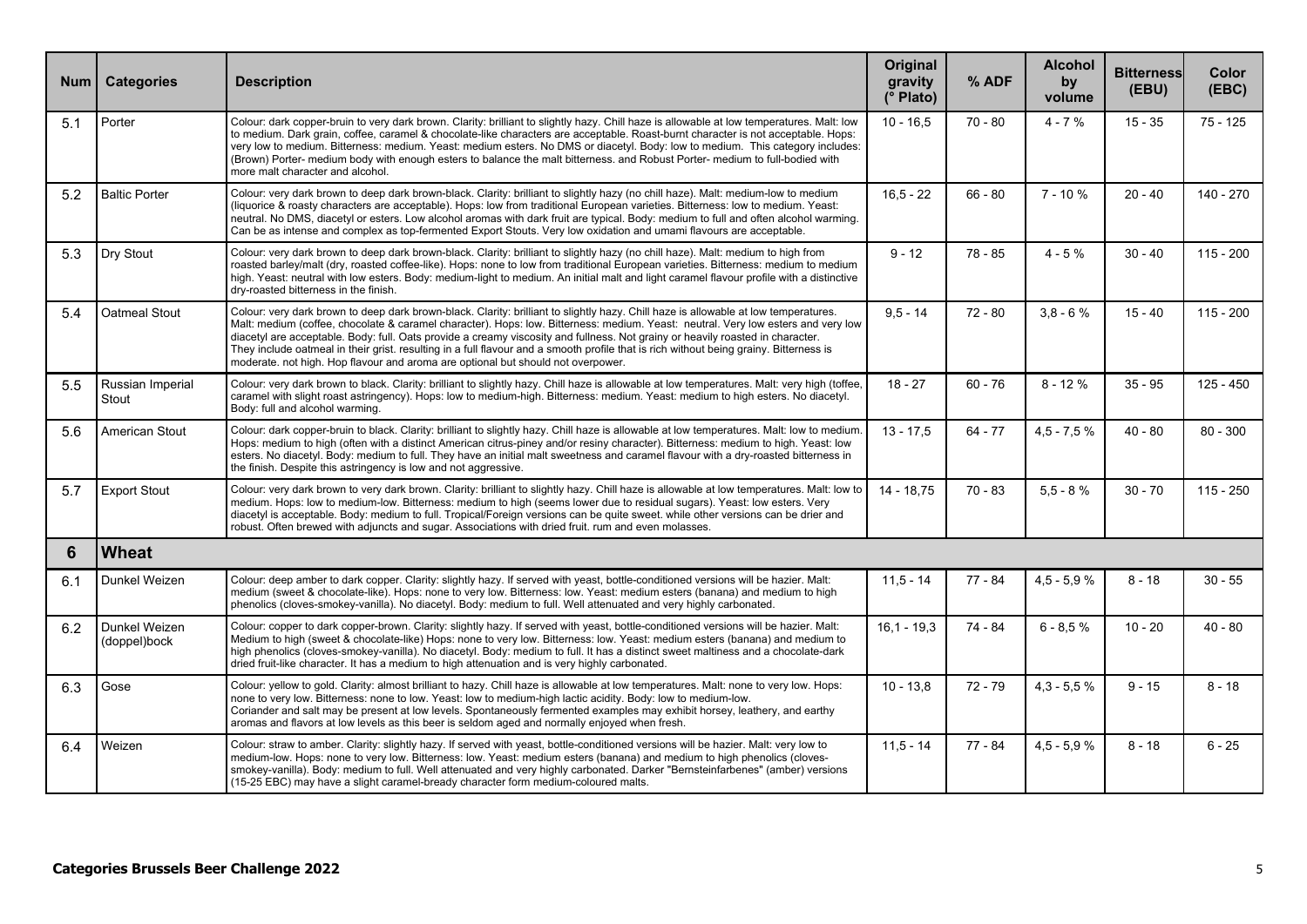| <b>Num</b>     | <b>Categories</b>            | <b>Description</b>                                                                                                                                                                                                                                                                                                                                                                                                                                                                                                                                                                                                                                                                                               | Original<br>gravity<br>(° Plato) | % ADF     | <b>Alcohol</b><br>by<br>volume | <b>Bitterness</b><br>(EBU) | Color<br>(EBC) |  |  |
|----------------|------------------------------|------------------------------------------------------------------------------------------------------------------------------------------------------------------------------------------------------------------------------------------------------------------------------------------------------------------------------------------------------------------------------------------------------------------------------------------------------------------------------------------------------------------------------------------------------------------------------------------------------------------------------------------------------------------------------------------------------------------|----------------------------------|-----------|--------------------------------|----------------------------|----------------|--|--|
| 6.5            | Weizen(doppel)bock           | Colour: straw to copper. Clarity: slightly hazy. If served with yeast, bottle-conditioned versions will be hazier. Malt: Medium to high<br>(sweet & almond-like) Hops: none to very low. Bitterness: low. Yeast: medium esters (banana) and medium to high phenolics<br>(cloves-smokey-vanilla). No diacetyl. Body: medium to full. It has a distinct sweet maltiness and an almond, apricot, peach-like<br>character. It has a medium to high attenuation and is very highly carbonated.                                                                                                                                                                                                                        | $16.1 - 19.3$                    | 74 - 84   | $6 - 8.5%$                     | $10 - 20$                  | $8 - 35$       |  |  |
| 6.6            | Witbier                      | Colour: light straw to yellow. Clarity: hazy to very hazy. Malt: very low to low. Hops: none to very low. Bitterness: low from traditional<br>European hops. Yeast: medium phenolics and mildly acidic. No diacetyl. Body: low to medium with a starchy creaminess.<br>Normally light in alcohol, fruity and refreshing. Usually brewed using unmalted wheat and malted barley and may be spiced with<br>coriander seeds and dried orange peel.                                                                                                                                                                                                                                                                  | $11 - 12.5$                      | $75 - 82$ | $4,3 - 5,5 %$                  | $9 - 17$                   | $4 - 10$       |  |  |
| 6.7            | White IPA/Hoppy<br>Weizen    | Colour: yellow to amber. Clarity: slightly hazy. If served with yeast, bottle-conditioned versions will be hazier. Malt: low to medium.<br>Hops: low to high. Bitterness: medium to high. Yeast: in White IPA medium esters and medium phenolics. In Hoppy Weizen medium<br>to high esters (banana) & medium to high phenolics (cloves-vanilla-smokey). Body: low to medium-high.<br>White IPA's are a hoppier, stronger Witbier. Hoppy Weizen's are a hoppier, stronger Weizen or Weizen Bock. Yeast, spice and hop<br>characters should complement and not clash.                                                                                                                                              | $13.6 - 18.4$                    | $75 - 83$ | $5.5 - 8.5%$                   | $35 - 70$                  | $10 - 25$      |  |  |
| 6.8            | DubbelWit/ Imperial<br>White | Colour: yellow to amber. Clarity: hazy to very hazy. Malt: low. Hops: none to very low. Bitterness: low from traditional European<br>hops. Yeast: medium phenolics and mildly acidic. No diacetyl. Body: medium (can be alcohol warming).<br>Normally medium to high in alcohol. Fuller, fruitier, and spicier than Witbier. Usually brewed using unmalted wheat and malted<br>barley and may be spiced with coriander seeds and dried orange peel.                                                                                                                                                                                                                                                              | $13.6 - 18.4$                    | $78 - 82$ | $6 - 8%$                       | $9 - 21$                   | $6 - 25$       |  |  |
| $\overline{7}$ | <b>Flavoured beer</b>        |                                                                                                                                                                                                                                                                                                                                                                                                                                                                                                                                                                                                                                                                                                                  |                                  |           |                                |                            |                |  |  |
| 7.1            | Chocolate                    | Colour: see base style. Clarity: brilliant to slightly hazy (no chill haze). Malt: see base style. Hops: see base style. Bitterness: see<br>base style. Yeast: see base style. Body: see base style. Chocolate beers use "dark" chocolate or cocoa in any of its forms other<br>than, or in addition to, hops to create a distinct (ranging from subtle to intense) character. It is important to clearly state the type of<br>chocolate-cocoa-flavoring used as well as the style that the beer is based on.                                                                                                                                                                                                    | <b>NA</b>                        | NA.       | <b>NA</b>                      | <b>NA</b>                  | <b>NA</b>      |  |  |
| 7.2            | Old style Fruit-Lambic       | Colour: golden-pink to dark copper. Clarity: almost brilliant to slightly hazy. Chill haze is allowable at low temperatures. Malt: low.<br>Hops: none. Bitterness: very low. Yeast: medium Brettanomyces character is acceptable. Acidity is an important part of the flavor<br>profile, though sweetness may lower the intensity. Body: low to medium-high. These beers vary from very dry to mildly sweet. The<br>fruit added should be the dominant aroma. Fruit sourness may also be an important part of the profile. A low to moderately<br>sour/acidic character blends with aroma's described as barnyard. No wood or barrel-aged character. It is important to clearly state<br>the type of fruit used. | $11.5 - 18$                      | $57 - 80$ | $3.5 - 8%$                     | $7 - 25$                   | $20 - 60$      |  |  |
| 7.3            | <b>Fruit Beer</b>            | Colour: see base style. Clarity: brilliant to slightly hazy (no chill haze). Malt: see base style. Hops: see base style. Bitterness: see<br>base style. Yeast: see base style. Body: see base style. The variety of fruit determines the colour though lighter-coloured fruit may<br>have little effect. Fruit beers are any beer style using fruit or fruit extracts as an adjunct in the mash kettle or during primary +/or<br>secondary fermentation. They should provide recognizable (ranging from subtle to intense) but balanced fruit character. To allow for<br>accurate judging the brewer must clearly state the type of fruit used as well as the style that the beer is based on.                   | <b>NA</b>                        | <b>NA</b> | <b>NA</b>                      | <b>NA</b>                  | <b>NA</b>      |  |  |
| 7.4            | Herb & Spice                 | Colour: see base style. Clarity: brilliant to slightly hazy (no chill haze). Malt: see base style. Hops: see base style. Bitterness: see<br>base style. Yeast: see base style. Body: see base style. Herb and spice beers use herbs or spices other than or in addition to hops<br>to create a distinct (ranging from subtle to intense) character, although individual characters of herbs and/or spices used may not<br>always be recognizable. To allow for accurate judging the brewer must clearly state the type of herbs +/or spiciest used as well as<br>the style that the beer is based on.                                                                                                            | <b>NA</b>                        | <b>NA</b> | <b>NA</b>                      | <b>NA</b>                  | <b>NA</b>      |  |  |
| 7.5            | Smoked Beer                  | Colour: see base style. Clarity: brilliant to very hazy. Malt: see base style. Hops: see base style. Bitterness: see base style. Yeast:<br>see base style. Body: see base style. Any style of beer that has a smoked character. The goal is to reach a balance between the<br>style's character and the smoky properties. To allow for accurate judging the brewer must clearly state the type of wood or other<br>sources of smoke used as well as the style that the beer is based on.                                                                                                                                                                                                                         | <b>NA</b>                        | <b>NA</b> | <b>NA</b>                      | <b>NA</b>                  | <b>NA</b>      |  |  |
| 7.6            | Sweet/Milk Stout             | Colour: very dark brown to deep dark brown-black. Clarity: brilliant to slightly hazy (no chill haze). Malt: medium to medium high<br>(sweet, chocolate & caramel). Hops: none. Bitterness: low to medium-low. Yeast: low esters. No diacetyl. Body: full (made fuller by<br>adding lactose). A very dark, sweet, full-bodied, slightly roasty ale. Lactose gives a sweetness that counters the traditional stout<br>bitterness. Often tastes like sweetened espresso.                                                                                                                                                                                                                                           | $10 - 16$                        | $60 - 78$ | $3.5 - 6%$                     | $15 - 40$                  | $125 - 270$    |  |  |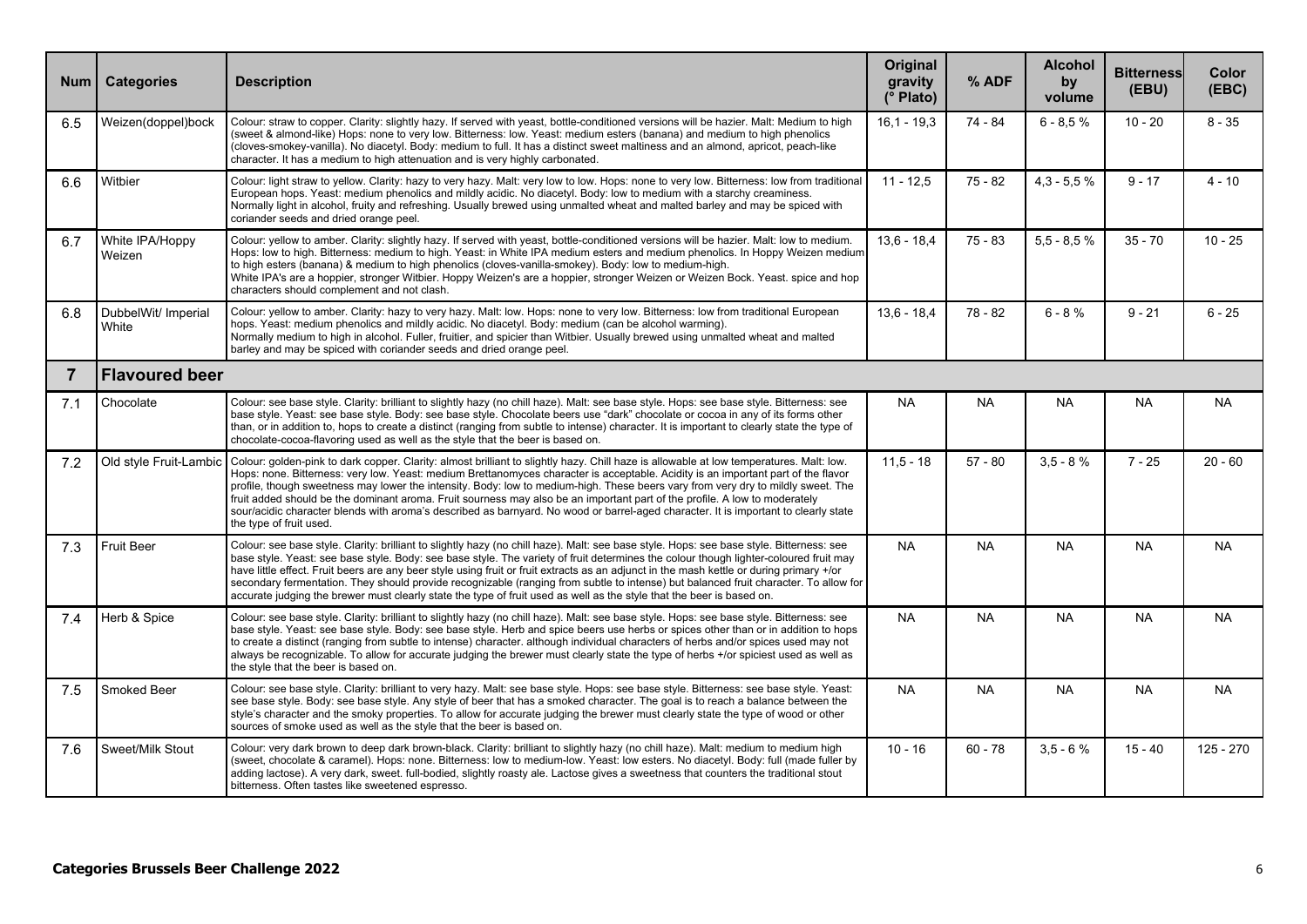| <b>Num</b> | <b>Categories</b>                      | <b>Description</b>                                                                                                                                                                                                                                                                                                                                                                                                                                                                                                                                                                                                                                                                                                                                          | Original<br>gravity<br>(° Plato) | % ADF      | <b>Alcohol</b><br>by<br>volume | <b>Bitterness</b><br>(EBU) | Color<br>(EBC) |
|------------|----------------------------------------|-------------------------------------------------------------------------------------------------------------------------------------------------------------------------------------------------------------------------------------------------------------------------------------------------------------------------------------------------------------------------------------------------------------------------------------------------------------------------------------------------------------------------------------------------------------------------------------------------------------------------------------------------------------------------------------------------------------------------------------------------------------|----------------------------------|------------|--------------------------------|----------------------------|----------------|
| 7.7        | Wood/Barrel Aged                       | Colour: see base style. Clarity: brilliant to very hazy. Malt: see base style. Hops: see base style. Bitterness: see base style. Yeast:<br>see base style. Body: see base style. A wood- or barrel aged beer is any beer style that has been aged for a period in a wooden<br>barrel or been in contact with wood. To allow for accurate judging the brewer must clearly state the type of wood or barrel used as<br>well as the style that the beer is based on.                                                                                                                                                                                                                                                                                           | <b>NA</b>                        | <b>NA</b>  | NA                             | NA.                        | NA             |
| 7.8        | Coffee                                 | Colour: see base style. Clarity: brilliant to very hazy. Malt: see base style. Hops: see base style. Bitterness: see base style. Yeast:<br>see base style. Body: see base style. Any style of beer that has a coffee character. Coffee in any of its forms other than or in<br>addition to hops can be used to create a distinct (ranging from subtle to intense) character. To allow for accurate judging the brewer<br>must clearly state the type of coffee/process used as well as the style that the beer is based on.                                                                                                                                                                                                                                 | $7.5 - 26$                       | <b>NA</b>  | $4 - 12%$                      | $15 - 40$                  | <b>NA</b>      |
| 7.9        | Honey Beer                             | Colour: see base style. Clarity: brilliant to very hazy. Malt: see base style. Hops: see base style. Bitterness: see base style. Yeast:<br>see base style. Body: see base style. These beers (any style) are brewed with using honey. The flavour and aroma of honey should<br>be noticeable but not be overpowering. To allow for accurate judging the brewer must clearly state the type of honey/process used<br>as well as the style that the beer is based on.                                                                                                                                                                                                                                                                                         | $7.5 - 27$                       | <b>NA</b>  | $2 - 9.5%$                     | $0 - 100$                  | <b>NA</b>      |
| 7.10       | Field beer                             | Colour: see base style. Clarity: brilliant to very hazy. Malt: see base style. Hops: see base style. Bitterness: see base style. Yeast:<br>see base style. Body: see base style. Field Beers are any beers incorporating vegetables as flavor or carbohydrate adjuncts in<br>either the mash kettle, or during primary +/or secondary fermentation. The vegetable character should be in balance with other<br>ingredients and can range from subtle to intense. To allow for accurate judging the brewer must clearly state the type of<br>vegetable/process used as well as the style that the beer is based on.                                                                                                                                          | <b>NA</b>                        | <b>NA</b>  | <b>NA</b>                      | <b>NA</b>                  | <b>NA</b>      |
| 7.11       | Imperial Stout Barrel-<br>or Wood Aged | Colour: very dark brown to black. Clarity: brilliant to slightly hazy. Chill haze is allowable at low temperatures. Malt: very high (toffee,<br>caramel with slight roast astringency). Hops: low to medium-high. Bitterness: medium. Yeast: medium to high esters. No diacetyl.<br>Body: full and alcohol warming. Barrel- or Wood Aged characteristics are mandatory and can dramatically affect the base beer<br>character. To allow for accurate judging the brewer must clearly state the type of barrel or wood and the process used.                                                                                                                                                                                                                 | $18 - 27$                        | <b>NA</b>  | $8 - 15%$                      | $35 - 95$                  | 125 - 450      |
| 8          | <b>Speciality Beer</b>                 |                                                                                                                                                                                                                                                                                                                                                                                                                                                                                                                                                                                                                                                                                                                                                             |                                  |            |                                |                            |                |
| 8.1        | <b>Barley Wine</b>                     | Colour: amber-copper to dark copper-brown. Clarity: brilliant to slightly hazy (no chill haze). Malt: medium to high. Hops: low to very<br>high. Bitterness: low to high. Yeast: complex alcohols and high fruity esters. Low diacetyl is acceptable. Body: full.<br>Vinous fruit in the aroma and palate with biscuity malt and hops are common. Bittersweet in finish with a good bitter hop balance.<br>The character of these ales can change significantly over time. English versions tend to be less hopped (25-50 IBU) and may have<br>more caramel with a slight oxidized character than American versions.                                                                                                                                        | $18.5 - 28$                      | $72 - 82$  | $8 - 12%$                      | $30 - 100$                 | $30 - 90$      |
| 8.2        | <b>Brut Beer</b>                       | Colour: yellow to gold. Clarity: brilliant to slightly hazy (no chill haze). Malt: very low. Hops: low to medium. Bitterness: low to<br>medium. Yeast: low esters. Very dry and sometimes vinous in character. Body: very low to low. These beers typically undergo a<br>lengthy maturation. Some are even cave- aged in the Champagne region of France and are then subjected to remuage and<br>dégorgement. Delicate and high in alcohol. They are highly carbonated and sometimes delicately spiced.                                                                                                                                                                                                                                                     | $13 - 25$                        | $84 - 107$ | $7 - 13%$                      | $10 - 30$                  | $6 - 15$       |
| 8.3        | Hybrid                                 | Colour: see base style. Clarity: brilliant to very hazy. Malt: see base style. Hops: see base style. Bitterness: see base style. Yeast:<br>see base style. Body: see base style. A hybrid beer contains elements of both lager +/or ale +/or spontaneous fermentation in its<br>character. This can be achieved by using lager yeasts at ale fermentation temperatures or the opposite. It can also be a mixed<br>fermentation. To allow for accurate judging the brewer must clearly state the type of process/ingredients and the style that the beer<br>is based on, and the reason(s) that it does not fit into one of the other categories.                                                                                                            | <b>NA</b>                        | <b>NA</b>  | <b>NA</b>                      | <b>NA</b>                  | <b>NA</b>      |
| 8.4        | Old style Gueuze-<br>Lambic            | Colour: yellow to amber. Clarity: brilliant to slightly hazy. Bottle-conditioning can cause more haze. Malt: none to very low. Hops:<br>none to very low. Can seem cheesy, floral, or lavender-like. Bitterness: very low. Yeast: unflavored blended and secondary<br>fermented Lambics may be very dry or mildly sweet. They are characterized by intense fruity ester, sour, and acidic attributes which<br>only result from spontaneous fermentation. No diacetyl. Characteristic horsey, goaty, leathery and phenolic aromas and flavors<br>derived from Brettanomyces yeast are often present at moderate levels. Vanillin and other wood-derived flavors should not be<br>present. Body: very low and very dry. Normally medium to highly carbonated. | $12.5 - 18$                      | $85 - 97$  | $5 - 10%$                      | $5 - 30$                   | $10 - 25$      |
| 8.5        | Other Sour Ale                         | Colour: see base style. Clarity: brilliant to very hazy. Malt: see base style. Hops: see base style. Bitterness: see base style. Yeast:<br>see base style. Body: see base style. To allow for accurate judging the brewer must clearly state the type of process/ingredients<br>and the style that the beer is based on.                                                                                                                                                                                                                                                                                                                                                                                                                                    | <b>NA</b>                        | <b>NA</b>  | <b>NA</b>                      | <b>NA</b>                  | <b>NA</b>      |
| 8.6        | <b>Winter Ales</b>                     | Colour: see base style. Clarity: brilliant to very hazy. Malt: see base style. Hops: see base style. Bitterness: see base style. Yeast:<br>see base style. Body: see base style. Winter (Christmas) beers cover a wide range of styles. Spices and alcohol warmth are<br>typical. To allow for accurate judging the brewer must clearly state the type of process/ingredients and the style that the beer is<br>based on.                                                                                                                                                                                                                                                                                                                                   | <b>NA</b>                        | <b>NA</b>  | <b>NA</b>                      | <b>NA</b>                  | <b>NA</b>      |